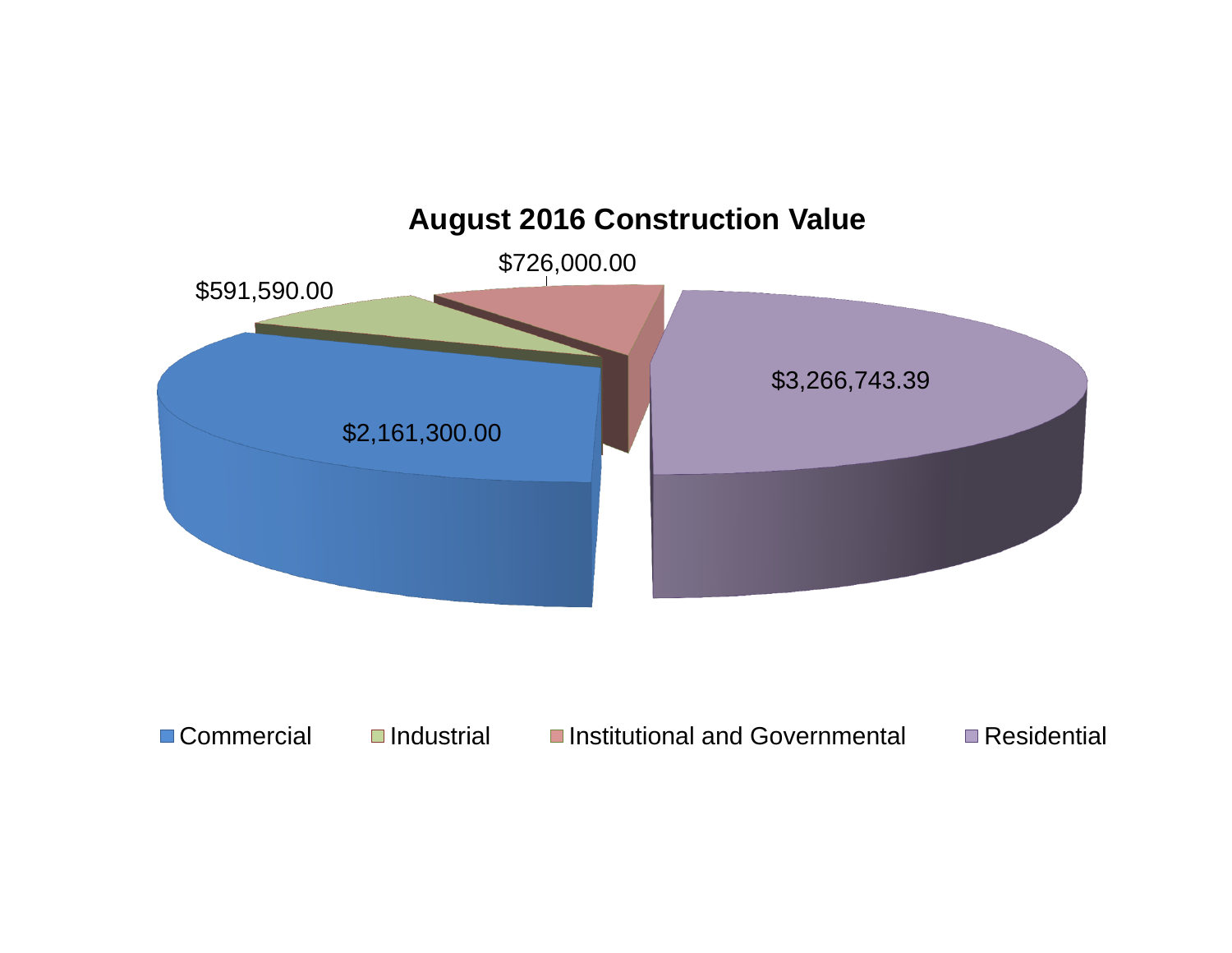

**Community Development and Enterprise Services Building Division**

**Tel: (705) 759-5410Fax: (705) 541-7165**

## **BUILDING PERMITS SUMMARY**

|                                                          |                                  |                          |                      |                                  | 2016/08/01 to 2016/08/31         |                      |                                  |                          |                      |
|----------------------------------------------------------|----------------------------------|--------------------------|----------------------|----------------------------------|----------------------------------|----------------------|----------------------------------|--------------------------|----------------------|
|                                                          |                                  | <b>New Construction</b>  |                      |                                  | <b>Alterations and Additions</b> |                      | <b>Total</b>                     |                          |                      |
| <b>Building Type</b>                                     | <b>Num</b><br>of<br><b>Units</b> | Num of<br><b>Permits</b> | <b>Value of Work</b> | <b>Num</b><br>of<br><b>Units</b> | Num of<br><b>Permits</b>         | <b>Value of Work</b> | <b>Num</b><br>of<br><b>Units</b> | Num of<br><b>Permits</b> | <b>Value of Work</b> |
| <b>Commercial</b>                                        |                                  |                          |                      |                                  |                                  |                      |                                  |                          |                      |
| Hotel, hotel/motel,<br>motor hotel                       | $\pmb{0}$                        | $\mathbf 0$              | \$0.00               | $\pmb{0}$                        | $\overline{2}$                   | \$190,000.00         | $\pmb{0}$                        | $\overline{2}$           | \$190,000.00         |
| Indoor recreational<br>building                          | 0                                | $\mathbf 0$              | \$0.00               | $\pmb{0}$                        | 1                                | \$20,000.00          | $\pmb{0}$                        | $\mathbf{1}$             | \$20,000.00          |
| Office building                                          | 0                                | $\mathbf 0$              | \$0.00               | 0                                | 5                                | \$239,000.00         | 0                                | 5                        | \$239,000.00         |
| Office complex                                           | $\mathbf 0$                      | $\mathbf 0$              | \$0.00               | 0                                | 1                                | \$36,000.00          | 0                                | $\mathbf{1}$             | \$36,000.00          |
| Restaurant                                               | 0                                | 1                        | \$500,000.00         | 0                                | 1                                | \$60,000.00          | 0                                | $\overline{2}$           | \$560,000.00         |
| Retail and wholesale<br>outlets                          | $\mathbf 0$                      | $\mathbf 0$              | \$0.00               | 0                                | 6                                | \$210,000.00         | $\mathbf 0$                      | 6                        | \$210,000.00         |
| Retail complex                                           | 0                                | $\pmb{0}$                | \$0.00               | 0                                | 6                                | \$806,300.00         | $\pmb{0}$                        | 6                        | \$806,300.00         |
| Theatre and<br>performing art center                     | $\mathbf 0$                      | $\mathbf 0$              | \$0.00               | $\mathbf 0$                      | 1                                | \$100,000.00         | $\mathbf 0$                      | $\mathbf 1$              | \$100,000.00         |
| <b>Total:</b>                                            | $\mathbf 0$                      | $\mathbf 1$              | \$500,000.00         | $\mathbf 0$                      | 23                               | \$1,661,300.00       | $\mathbf 0$                      | 24                       | \$2,161,300.00       |
| <b>Industrial</b>                                        |                                  |                          |                      |                                  |                                  |                      |                                  |                          |                      |
| Transportation<br>terminal                               | $\pmb{0}$                        | $\pmb{0}$                | \$0.00               | 0                                | $\mathbf{1}$                     | \$40,000.00          | $\pmb{0}$                        | 1                        | \$40,000.00          |
| Utility building                                         | 0                                | $\mathbf{1}$             | \$551,590.00         | 0                                | 0                                | \$0.00               | $\pmb{0}$                        | 1                        | \$551,590.00         |
| Total:                                                   | 0                                | 1                        | \$551,590.00         | $\mathbf 0$                      | $\mathbf{1}$                     | \$40,000.00          | $\mathbf 0$                      | $\overline{\mathbf{2}}$  | \$591,590.00         |
| <b>Institutional and Governmental</b>                    |                                  |                          |                      |                                  |                                  |                      |                                  |                          |                      |
| Day care, nursing<br>home, rest home,<br>home for the bl | 0                                | $\mathbf 0$              | \$0.00               | $\mathbf 0$                      | 1                                | \$21,000.00          | $\mathbf 0$                      | 1                        | \$21,000.00          |
| Elementary school,<br>kindergarten                       | 0                                | $\mathbf 0$              | \$0.00               | 0                                | $\mathbf{1}$                     | \$5,000.00           | $\pmb{0}$                        | 1                        | \$5,000.00           |
| Government legislative<br>and administration<br>building | 0                                | $\mathbf 0$              | \$0.00               | $\mathbf 0$                      | $\mathbf{1}$                     | \$500,000.00         | $\mathbf 0$                      | $\mathbf{1}$             | \$500,000.00         |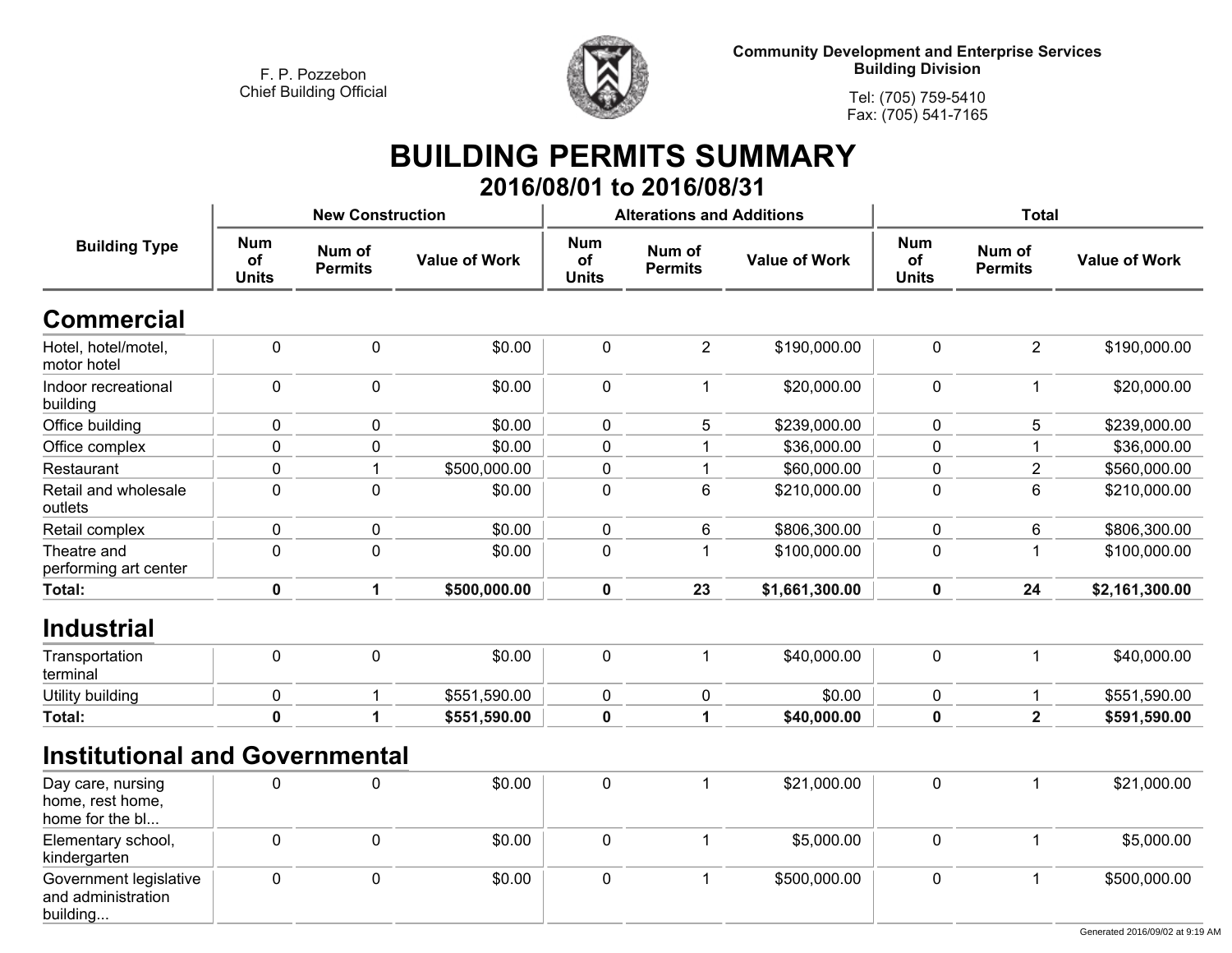| <b>Grand Total:</b>                                      |   | 5 | \$1,801,590.00 |   | 201 | \$4,944,043.39 | 4 | 206 | \$6,745,633.39 |
|----------------------------------------------------------|---|---|----------------|---|-----|----------------|---|-----|----------------|
| Total:                                                   |   |   | \$750,000.00   |   | 173 | \$2,516,743.39 |   | 176 | \$3,266,743.39 |
| Single House                                             |   |   | \$750,000.00   |   | 167 | \$1,468,613.39 |   | 170 | \$2,218,613.39 |
| Semi-Detached or<br>Double (side by side),<br>single-att | 0 | 0 | \$0.00         |   |     | \$35,000.00    |   |     | \$35,000.00    |
| Apartment                                                |   |   | \$0.00         |   | 5   | \$1,013,130.00 |   | 5   | \$1,013,130.00 |
| <b>Residential</b>                                       |   |   |                |   |     |                |   |     |                |
| Total:                                                   | 0 | 0 | \$0.00         | 0 | 4   | \$726,000.00   | 0 |     | \$726,000.00   |
| Hospital                                                 |   | 0 | \$0.00         | 0 |     | \$200,000.00   | 0 |     | \$200,000.00   |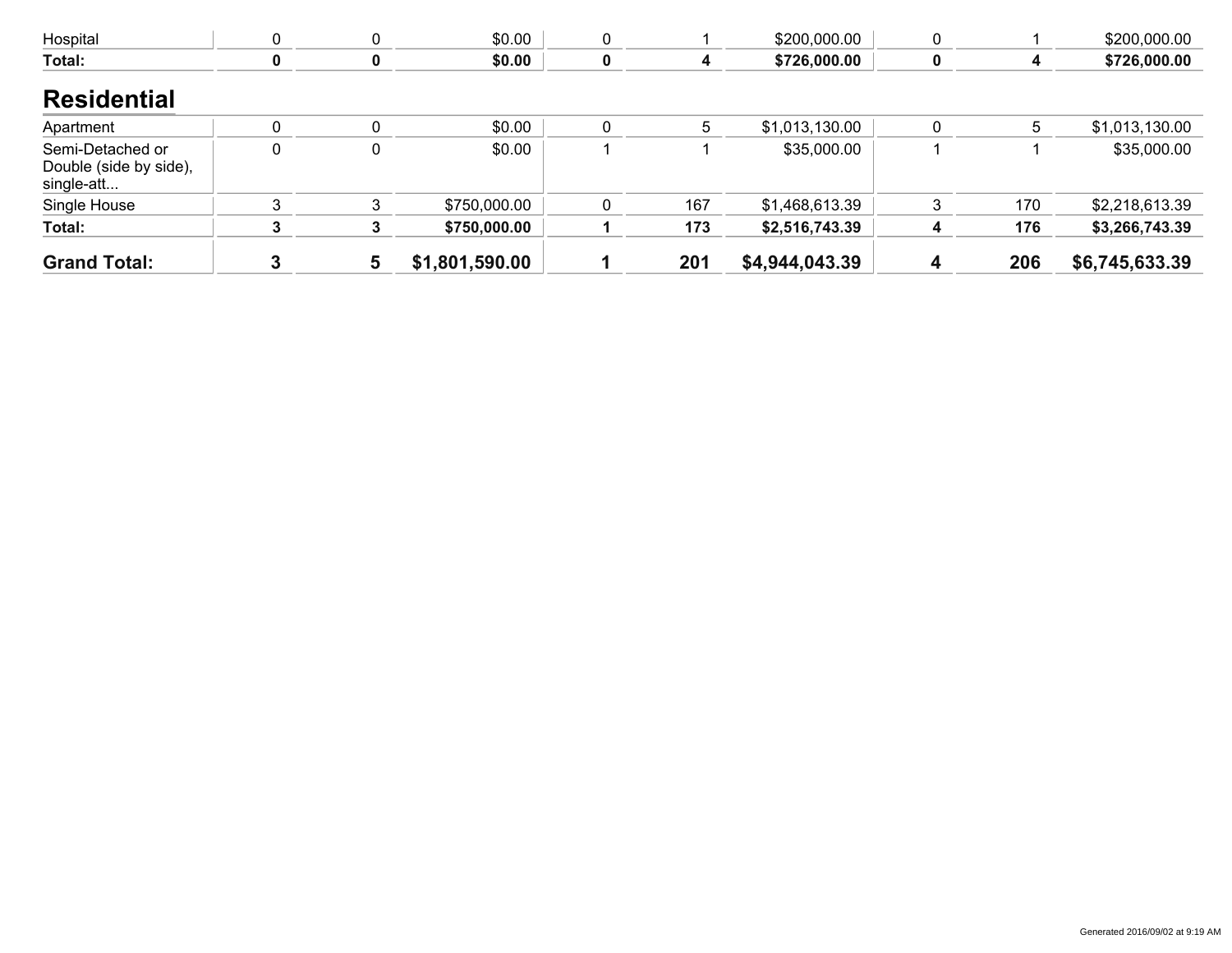

**Community Development and Enterprise Services Building Division**

**Tel: (705) 759-5410Fax: (705) 541-7165**

## **DEMOLITION PERMITS SUMMARY 2016/08/01 to 2016/08/31**

| <b>Building Type</b>            |                        | <b>New Construction</b>  |                         |                        | <b>Alterations and Additions</b> |                      | <b>Total</b>           |                          |                      |
|---------------------------------|------------------------|--------------------------|-------------------------|------------------------|----------------------------------|----------------------|------------------------|--------------------------|----------------------|
|                                 | Num of<br><b>Units</b> | Num of<br><b>Permits</b> | Value of<br><b>Work</b> | Num of<br><b>Units</b> | Num of<br><b>Permits</b>         | <b>Value of Work</b> | Num of<br><b>Units</b> | Num of<br><b>Permits</b> | <b>Value of Work</b> |
| <b>Commercial</b>               |                        |                          |                         |                        |                                  |                      |                        |                          |                      |
| Retail and<br>wholesale outlets | $\mathbf 0$            | $\mathbf 0$              | \$0.00                  | $\mathbf 0$            |                                  | \$5,000.00           | $\pmb{0}$              |                          | \$5,000.00           |
| Total:                          | 0                      | $\mathbf 0$              | \$0.00                  | 0                      | 1                                | \$5,000.00           | $\mathbf 0$            |                          | \$5,000.00           |
| <b>Industrial</b>               |                        |                          |                         |                        |                                  |                      |                        |                          |                      |
| Storage building                | $\pmb{0}$              | $\pmb{0}$                | \$0.00                  | $\mathbf 0$            |                                  | \$35,000.00          | $\pmb{0}$              |                          | \$35,000.00          |
| Total:                          | $\mathbf 0$            | $\mathbf 0$              | \$0.00                  | 0                      |                                  | \$35,000.00          | 0                      |                          | \$35,000.00          |
| <b>Residential</b>              |                        |                          |                         |                        |                                  |                      |                        |                          |                      |
| Apartment                       | $\mathbf 0$            | $\mathbf 0$              | \$0.00                  | $\mathbf 0$            |                                  | \$150,000.00         | $\mathbf 0$            |                          | \$150,000.00         |
| Single House                    | $\mathbf 0$            | 0                        | \$0.00                  | -3                     | 12                               | \$33,550.00          | $-3$                   | 12                       | \$33,550.00          |
| Total:                          | $\mathbf 0$            | $\mathbf 0$              | \$0.00                  | $-3$                   | 13                               | \$183,550.00         | $-3$                   | 13                       | \$183,550.00         |
| <b>Grand Total:</b>             | $\mathbf 0$            | $\boldsymbol{0}$         | \$0.00                  | $-3$                   | 15                               | \$223,550.00         | $-3$                   | 15                       | \$223,550.00         |